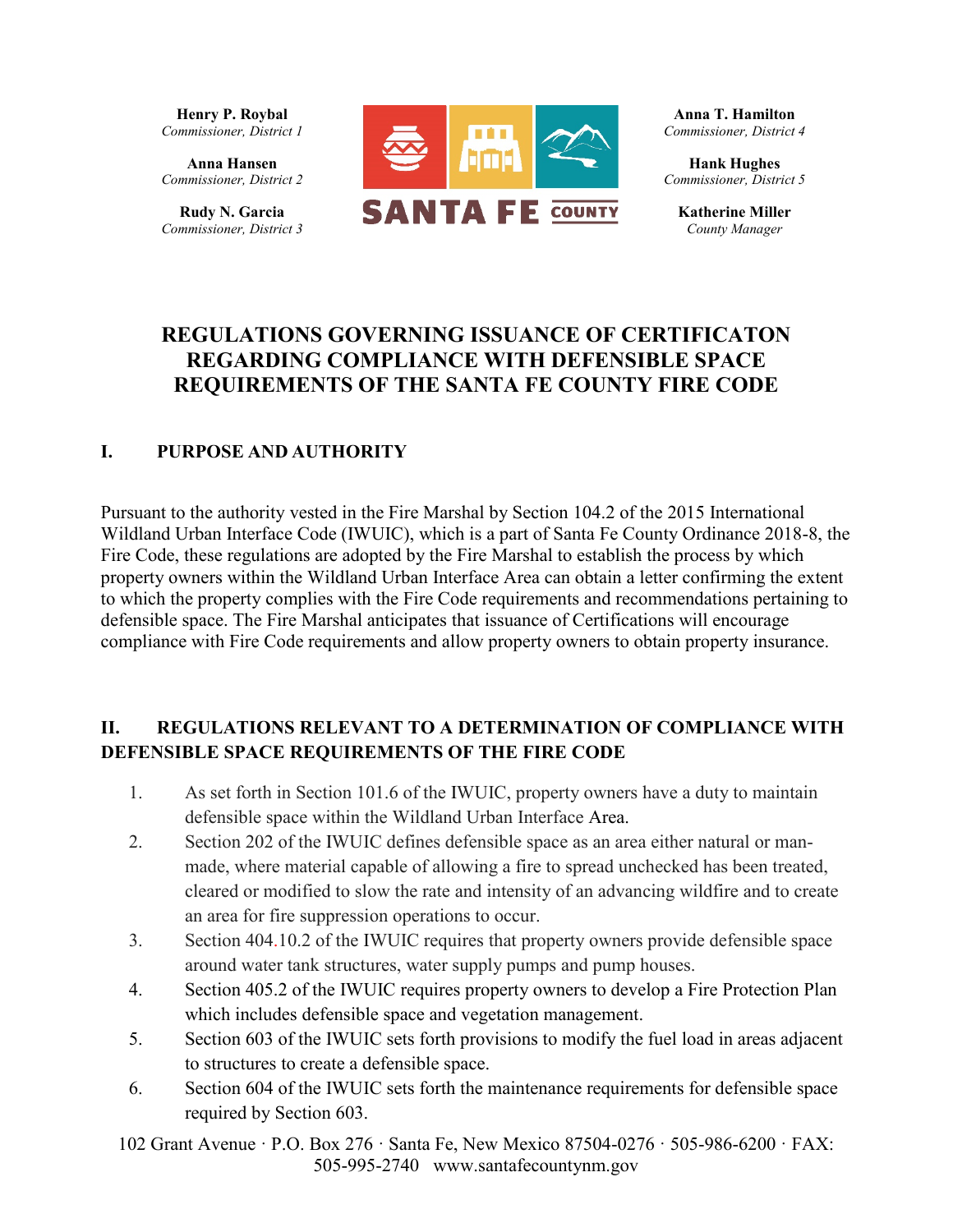- 7. Section 606 prohibits LP-gas containers or tanks except within defensible space.
- 8. Section 607 sets forth storage of firewood and combustible materials.
- 9. Section A103.3 of Appendix A of the IWUIC prohibits obstruction to the entrance to defensible space with vehicles.
- 10. Section A103.3.1 of Appendix A of the IWUIC prohibits radio and television aerials, and guy wires within defensible space except in certain circumstances.
- 11. Section A107.3 of Appendix A of the IWUIC provides further guidance on water storage and pumping facilities and their required defensible space.
- 12. Appendix B to the IWUIC requires property owners to submit a Vegetation Management Plan as part of the plans required for a permit, and these plans are also required for issuance of a certification under these regulations.
- 13. Appendix C to the IWUIC was amended to modify the scores pertaining to defensible space on the Fire Hazard Severity Form.

### **III. HOW TO OBTAIN A CERTIFICATION REGARDING COMPLIANCE WITH DEFENSIBLE SPACE REQUIREMENTS OF THE FIRE CODE**

Property owners who desire to receive written confirmation of compliance with the defensible space requirements of the Fire Code shall follow the following process.

- 1. Submit a written request for a letter confirming compliance with the requirements of the Fire Code pertaining to defensible space, which written request must include:
	- a. The address of the property;
	- b. A copy of a documentation establishing to the satisfaction of the Fire Marshal that the requestor is the owner of the property;
	- c. A statement that the Fire Marshal or his designee is authorized to enter upon the property for the purpose of inspecting the property for compliance with the Fire Code;
	- d. An email address and telephone number for future communications pertaining to the letter request and resulting inspection.
	- e. A Vegetation Management Plan in compliance with Appendix B.
- 2. Written requests shall be emailed to  $\frac{anjarmj}{o}\omega$ santafecountynm.gov. For more information, please call (505)995-6523.
- 3. Upon receipt of a signed letter request in compliance with Section 1, the Fire Marshal or the Fire Marshal's designee shall inspect the property to evaluate compliance with the defensible space requirements and recommendations of the Fire Code. Notice of the planned inspection shall be emailed to the property owner if an email address is provided with the letter request.
- 4. The Fire Marshal or the Fire Marshal's designee shall conduct the inspection and document their findings in a letter to the property owner.